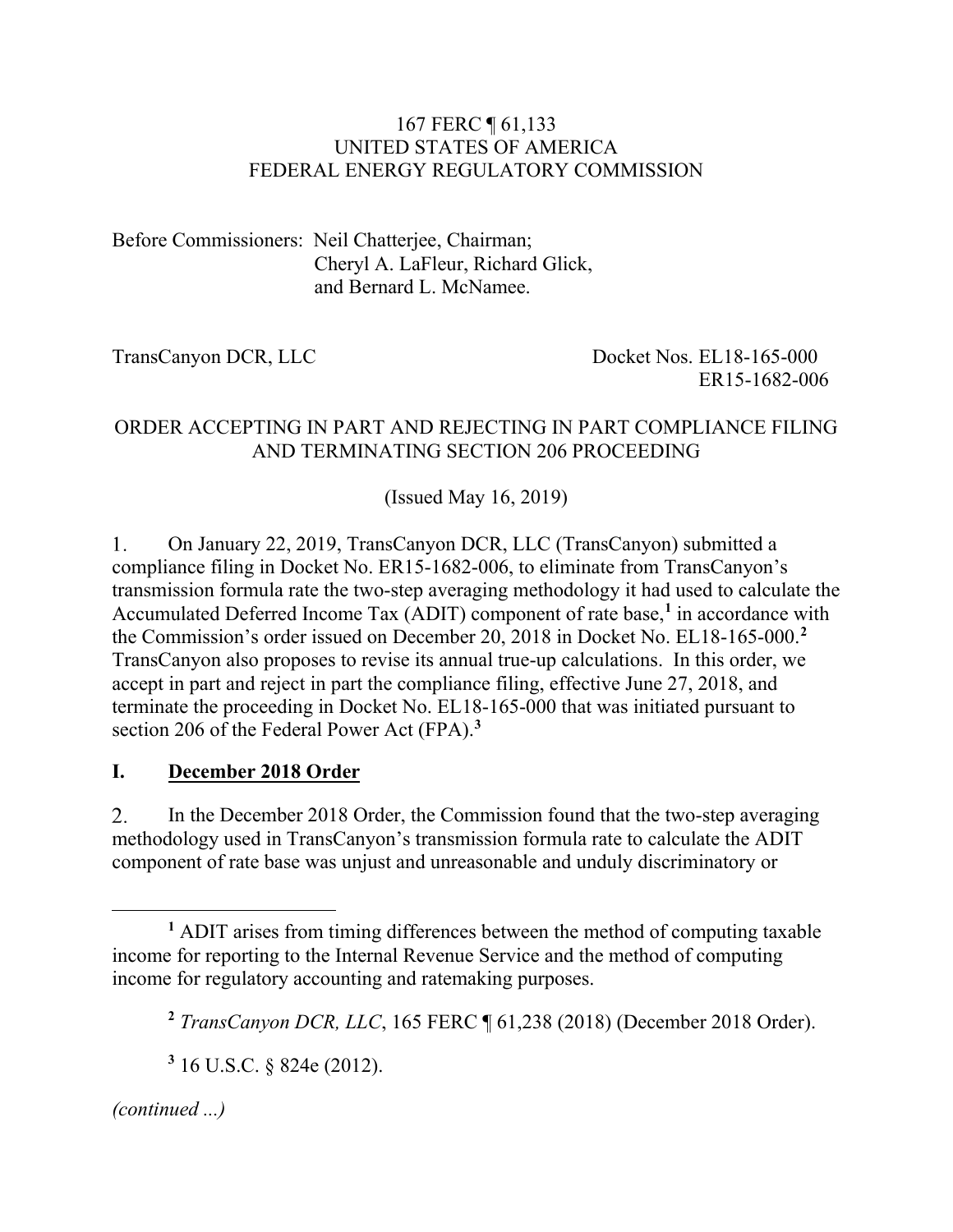preferential.**[4](#page-1-0)** The Commission found that TransCanyon's proposal in its initial brief in Docket No. EL18-165-000 to revise its transmission formula rate to eliminate the use of the two-step averaging methodology in its formul2a, adequately addresses the Commission's concerns that use of a two-step averaging methodology understates ADIT balances relative to the value of other rate base items, increases rate base and results in unreasonably higher rates. Accordingly, the Commission directed TransCanyon to submit a compliance filing revising its transmission formula rate to eliminate the use of the two-step averaging methodology, with such changes to be effective June 27, 2018, the refund effective date established by the order instituting this proceeding. **[5](#page-1-1)**

# **II. Compliance Filing**

On January 22, 2019, TransCanyon submitted its compliance filing in Docket 3. No. ER15-1[6](#page-1-2)82-006.<sup>6</sup> TransCanyon states that, to comply with the December 2018 Order, TransCanyon is proposing to revise its transmission formula rate template to eliminate the use of the two-step averaging methodology, effective June 27, 2018, as directed by the Commission. Specifically, TransCanyon's compliance filing makes revisions to Attachment 6 of its transmission formula rate template to eliminate the averaging of the prorated end-of-year ADIT balances with the beginning-of-year balances.

 $\overline{4}$ . In addition to these revisions, TransCanyon proposes to modify the calculation of average ADIT balances in its annual true-up calculations so as to preserve the effect of the application of the proration methodology that it uses in its projected test year calculations. Specifically, TransCanyon proposes to add a worksheet to Attachment 6 to calculate actual prorated end-of-year ADIT balances, and to use those prorated balances in its true-up calculations rather than an average of beginning-of-year and end-of year balances.

## **III. Notice and Responsive Pleadings**

Notice of the filing in Docket No. ER15-1682-006 was published in the-*Federal*   $5<sub>1</sub>$ *Register*, 84 Fed. Reg. 708 (2019), with interventions and protests due on or before February 12, 2019. None was filed.

<span id="page-1-2"></span><span id="page-1-1"></span>**<sup>6</sup>** Docket No. ER15-1682 is the root docket number of TransCanyon's original Transmission Owner Tariff filing.

*(continued ...)*

<span id="page-1-0"></span> $\overline{a}$ 

**<sup>4</sup>** December 2018 Order, 165 FERC ¶ 61,238 at P 22.

**<sup>5</sup>** *Ameren Illinois Co.*, 163 FERC ¶ 61,200 (2018) (June 2018 Order).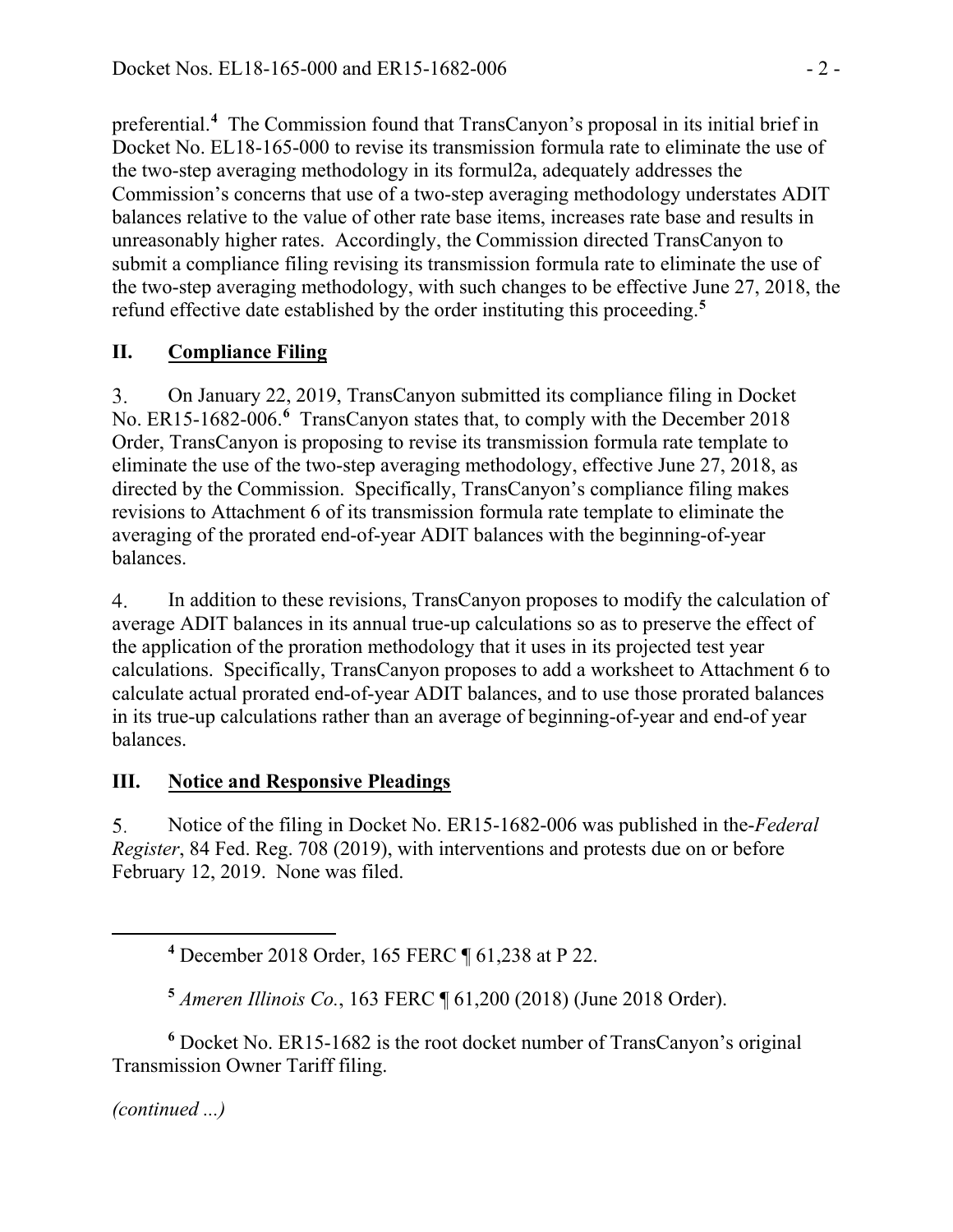### **IV. Discussion**

<span id="page-2-0"></span> $\overline{a}$ 

As discussed below, we accept TransCanyon's compliance filing in part and 6. reject it in part. Specifically, we find that TransCanyon's filing complies with the December 2018 Order and addresses the concerns identified in the June 2018 Order by eliminating the use of the two-step averaging methodology in the calculation of ADIT balances for TransCanyon's projected test year.**[7](#page-2-0)**

However, we reject TransCanyon's proposed revisions to its annual true-up  $7_{\cdot}$ calculations. We find that TransCanyon's proposal to revise its transmission formula rates to apply the proration methodology to its annual true-up calculations is beyond the scope of this compliance proceeding. TransCanyon's proposal to prorate its annual true-up calculations is not necessary to comply with the remedy required by the December 2018 Order pursuant to section 206 of the FPA, and is thus outside the scope of this compliance proceeding.**[8](#page-2-1)** Therefore, we direct TransCanyon, within 30 days of the date of this order, to submit a further compliance filing to refile the accepted tariff revisions with respect to the calculation of ADIT balances for its projected test year calculations, without any other modifications or revisions. To the extent TransCanyon wants to revise its transmission formula rate to apply the proration methodology in its true-up calculations, it may make a separate filing with the Commission pursuant to section 205 of the FPA.<sup>[9](#page-2-2)</sup> The Commission will review the proposal at that time.

**<sup>7</sup>** June 2018 Order, 163 FERC ¶ 61,200 at PP 13-14.

<span id="page-2-1"></span>**<sup>8</sup>** *See, e.g.*, *Ameren Servs. Co. v. Midwest Indep. Transmission Sys. Operator, Inc.*, 132 FERC ¶ 61,186, at P 28 (2010) (finding that "portions of [Midwest Independent Transmission System Operator, Inc.'s] filing exceed the scope of compliance and include material that should have been filed under section 205 of the FPA"); *[Midwest Indep.](http://www.westlaw.com/Link/Document/FullText?findType=Y&serNum=2017431897&pubNum=0000920&originatingDoc=I46be92ebef1e11e5a795ac035416da91&refType=CA&originationContext=document&vr=3.0&rs=cblt1.0&transitionType=DocumentItem&contextData=(sc.Search))  [Transmission Sys. Operator, Inc](http://www.westlaw.com/Link/Document/FullText?findType=Y&serNum=2017431897&pubNum=0000920&originatingDoc=I46be92ebef1e11e5a795ac035416da91&refType=CA&originationContext=document&vr=3.0&rs=cblt1.0&transitionType=DocumentItem&contextData=(sc.Search))*., 125 FERC ¶ 61,156, at P 57 n.51 (2008) (citations omitted) ("The Commission has previously held that compliance filings must be limited to the specific directives ordered by the Commission. The purpose of a compliance filing is to make the directed changes and the Commission's focus in reviewing them is whether or not they comply with the Commission's previously-stated directives").

<span id="page-2-2"></span>**<sup>9</sup>** Any such section 205 filing should apply the proration methodology to the annual true-up prospectively—i.e., for true-up periods subsequent to the date of that filing. *See, e.g.*, *Midcontinent Indep. Sys. Operator, Inc.*, 165 FERC ¶ 61,235, at PP 31- 32 (2018).